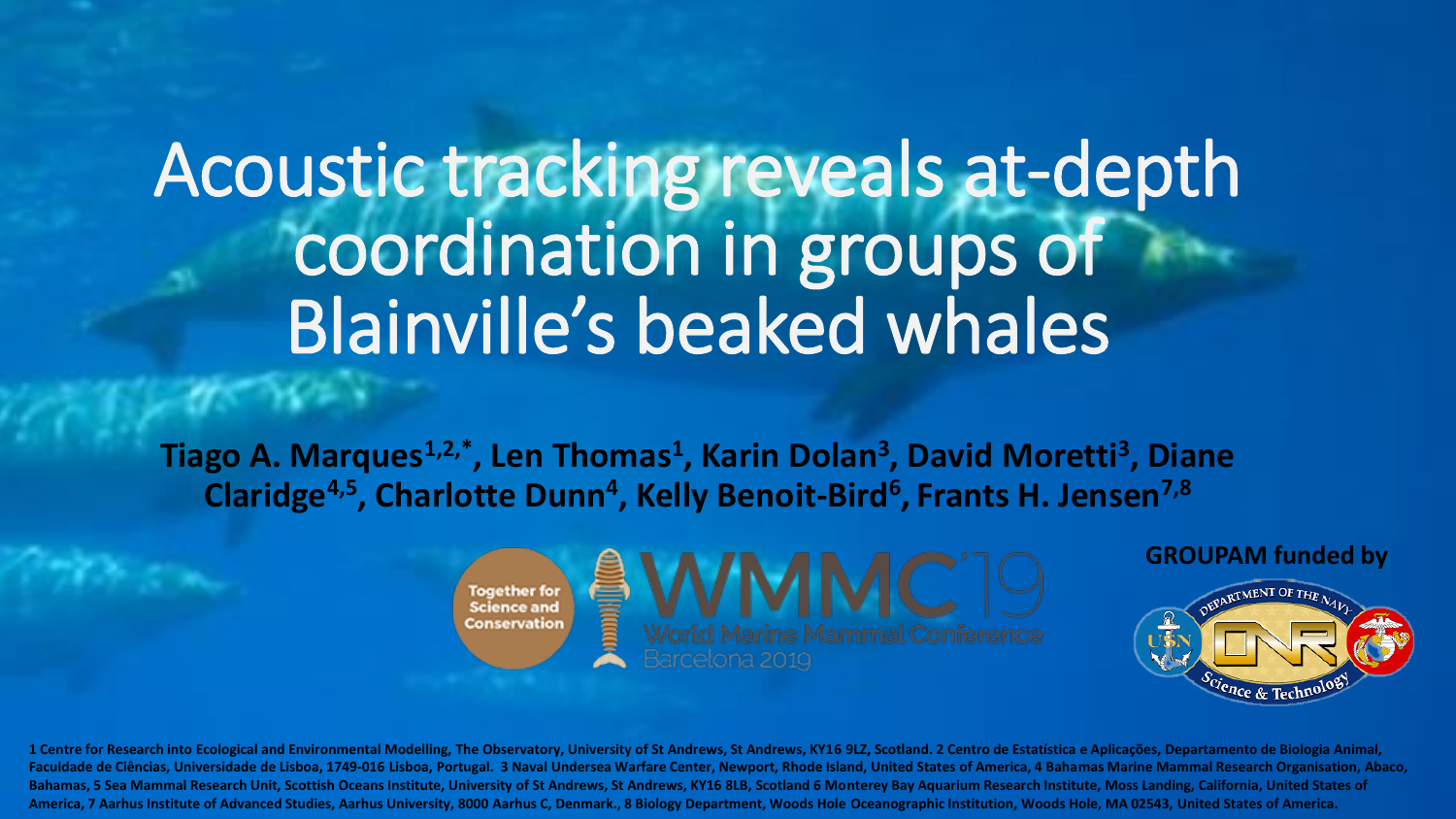Studying coordination of moving social groups of elusive deep-diving animals is extremely challenging, here we leverage on unrivaled Navy facilities to do so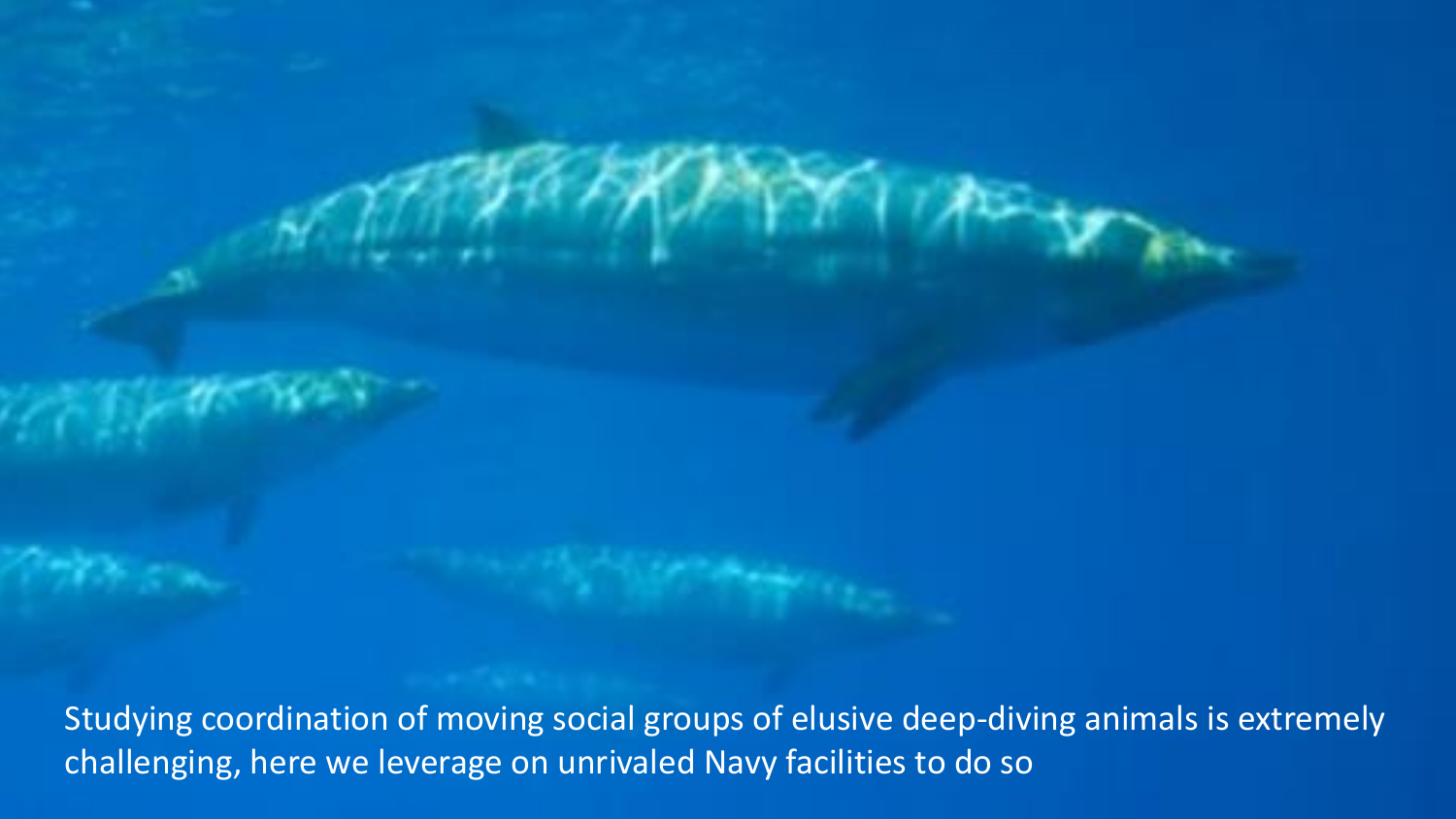Automated detection and classification clustering process, followed by localization and semi-automated track reconstruction process



1-nmi baseline 7 hydrophone arrays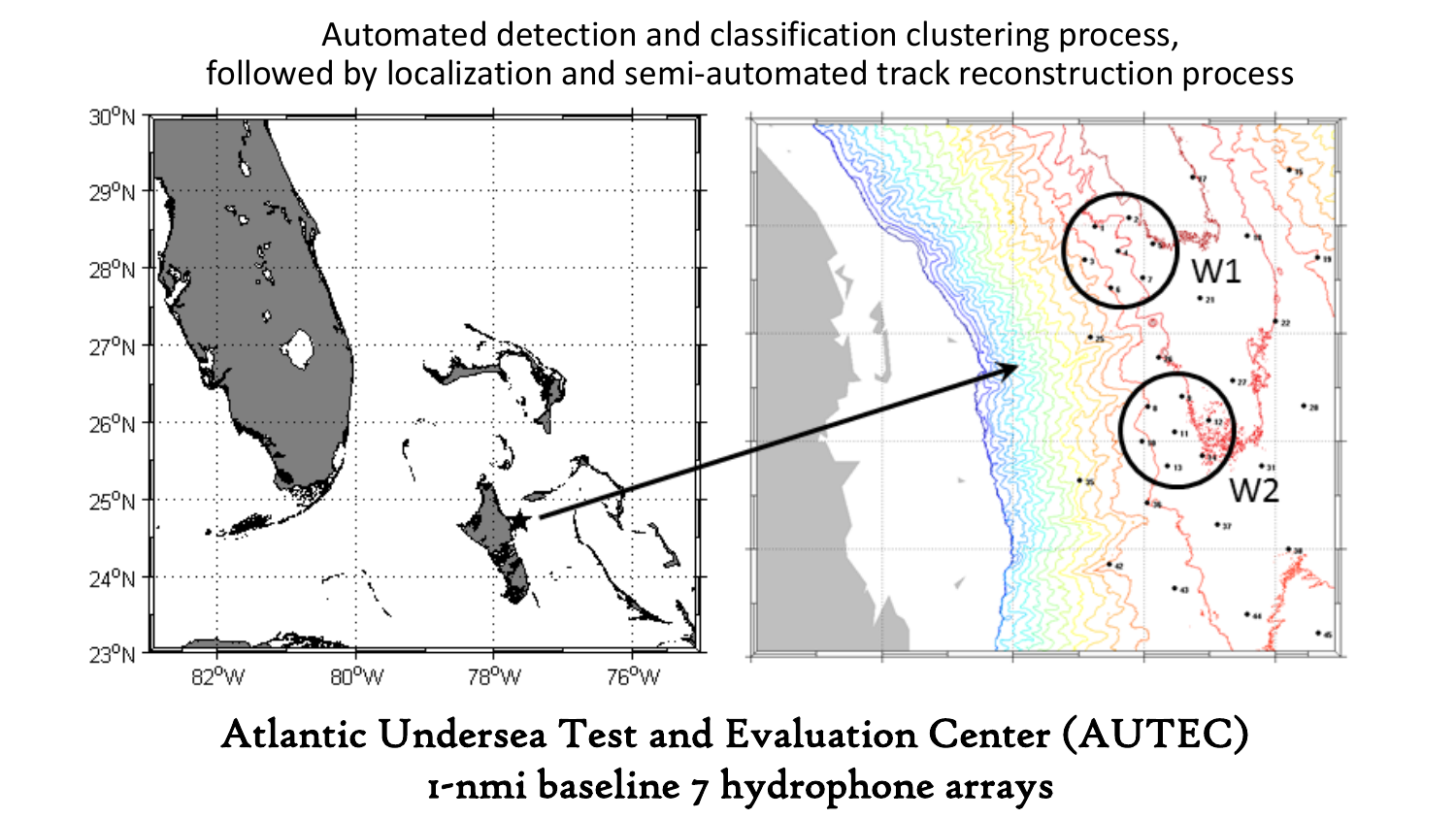## 29 groups with reasonable / good 3D tracks: 1 to 3 animals per group

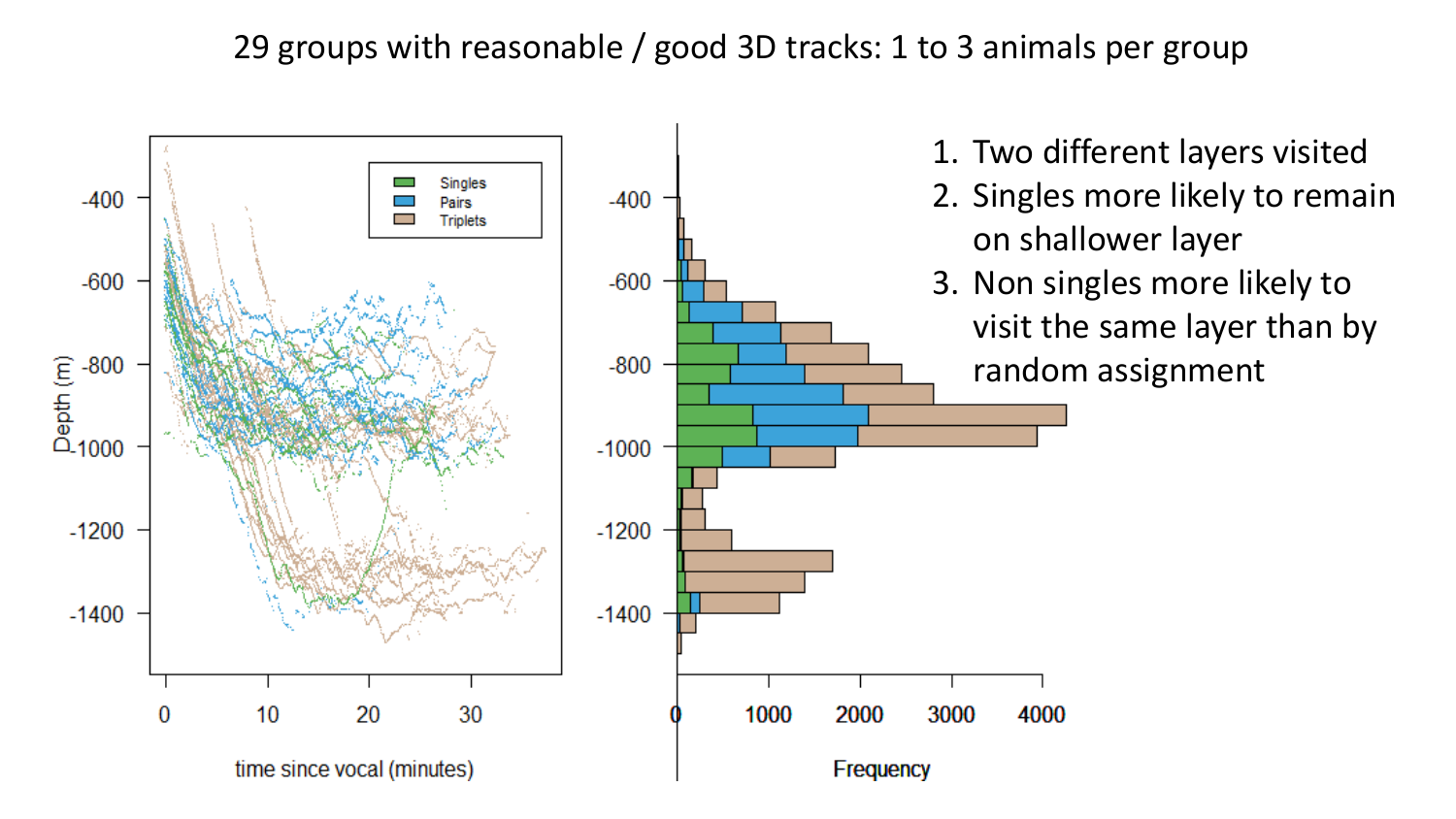## Animals tend to start clicking together, spread out, and get back together before surfacing

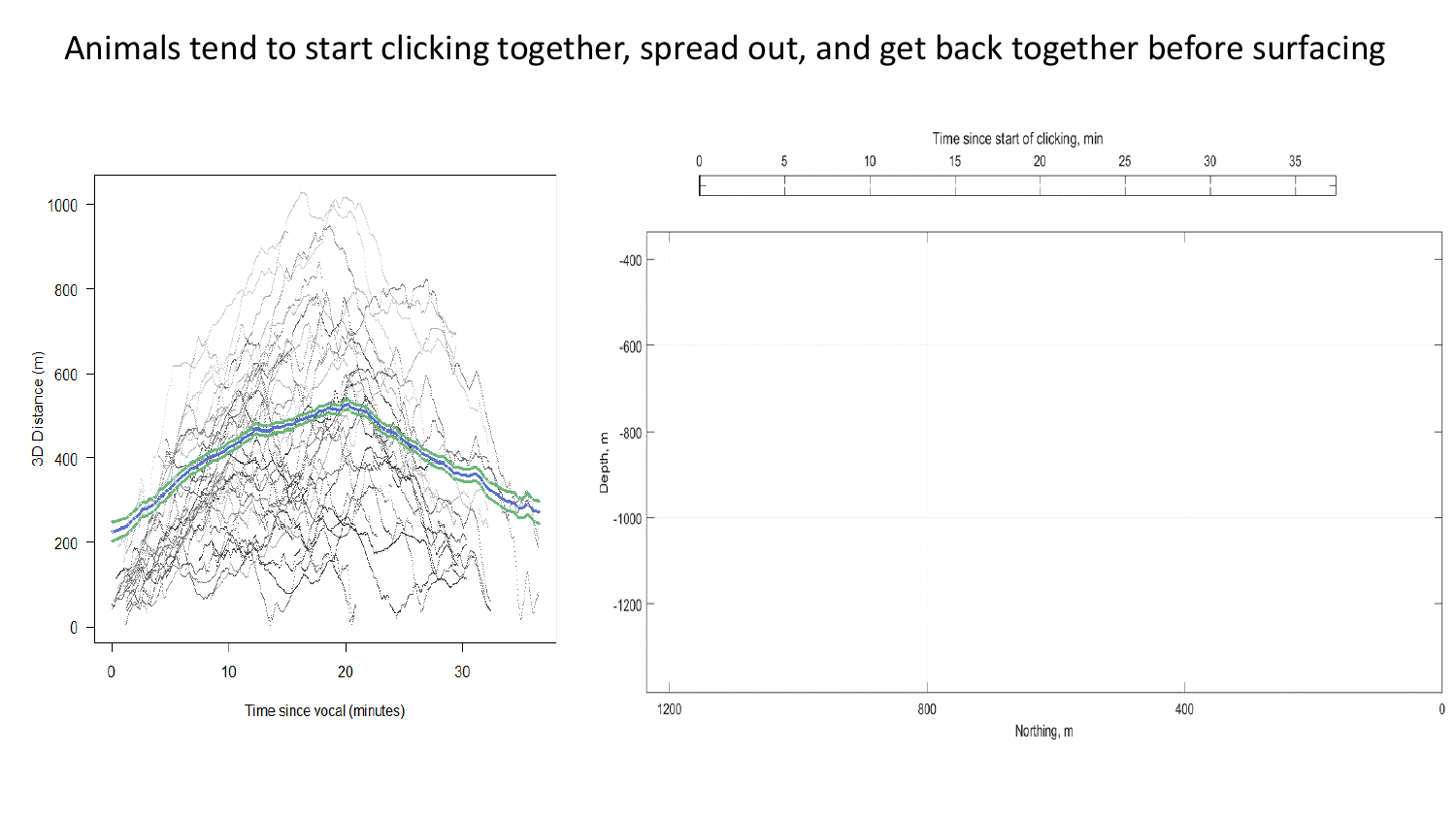## **Take home messages**

- High end technology  $\rightarrow$  otherwise unattainable insight
- Animals use different prey layers (drivers?)
- Animals closely coordinate at depth
	- Separate enough to decrease within group competition
	- Not enough that they can't find other group members to come to the surface together